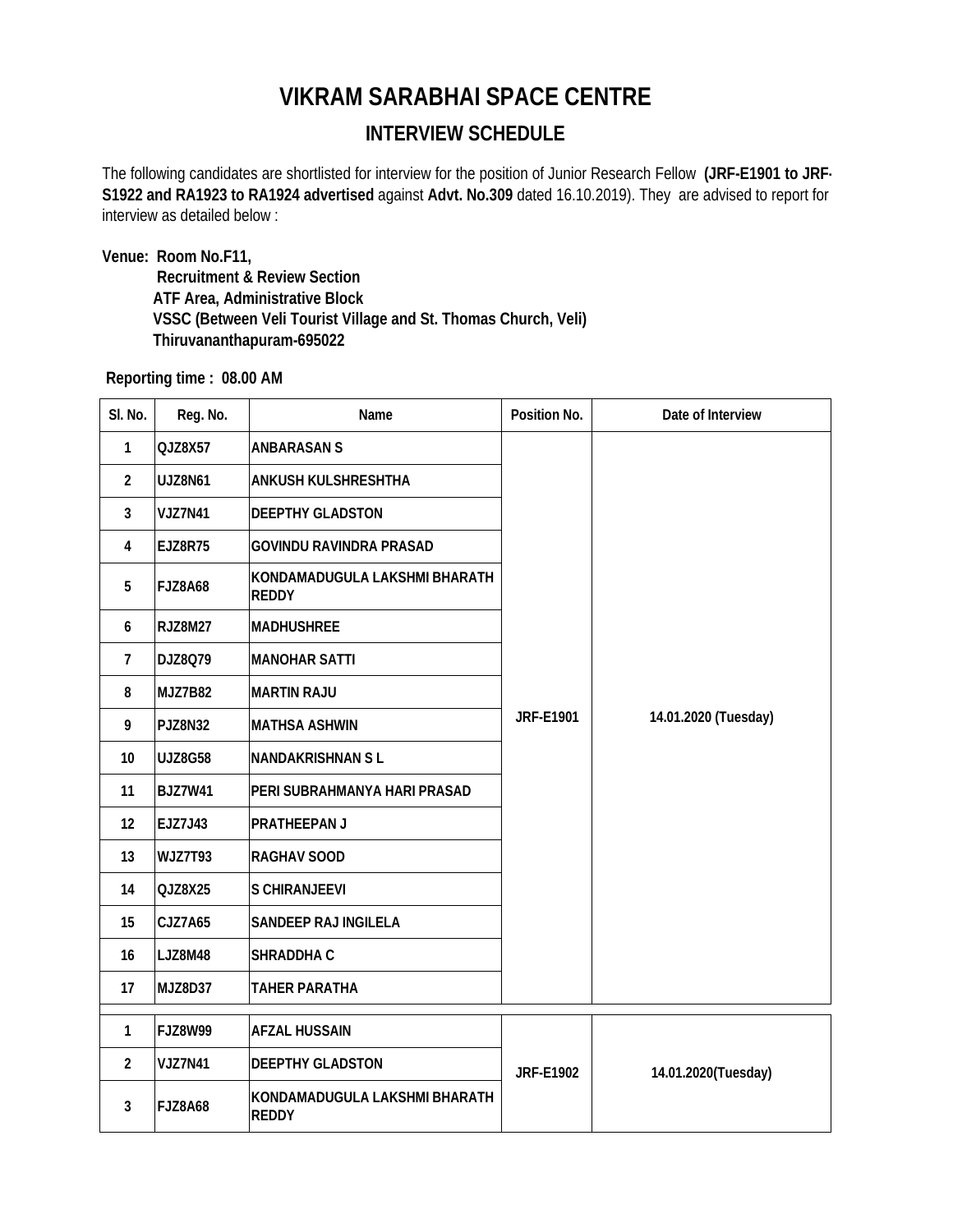| SI. No.        | Reg. No.       | Name                          | Position No.     | Date of Interview   |
|----------------|----------------|-------------------------------|------------------|---------------------|
| 4              | GJZ8H46        | <b>MESHAK RANJIT SINGH</b>    |                  | 14.01.2020(Tuesday) |
| 5              | CJZ7T23        | RAGHAV SOOD                   |                  |                     |
| 6              | <b>VJZ8D77</b> | <b>SANKET DATTUKUMAR SHAH</b> |                  |                     |
| $\overline{7}$ | <b>LJZ7N75</b> | SHRADDHA C                    | <b>JRF-E1902</b> |                     |
| 8              | DJZ8Z37        | <b>SUBHAYAN MAL</b>           |                  |                     |
| 9              | <b>TJZ7F58</b> | <b>VARUN GUPTA</b>            |                  |                     |
| 1              | <b>EJZ7R23</b> | <b>APPALLA ADITYA SHIVA</b>   |                  |                     |
| $\overline{2}$ | <b>RJZ8H93</b> | <b>CHINMAYEE PANIGRAHI</b>    |                  |                     |
| 3              | <b>HJZ8P45</b> | NAGA NITISH CHAMALA           |                  |                     |
| 4              | <b>TJZ8F46</b> | <b>NAGESH KUMAR SAHU</b>      |                  |                     |
| 5              | WJZ8M14        | <b>NISARG R</b>               | <b>JRF-E1903</b> |                     |
| 6              | JJZ8R25        | <b>SAHUL KUMAR V S</b>        |                  | 14.01.2020(Tuesday) |
| $\overline{7}$ | <b>VJZ8D77</b> | SANKET DATTUKUMAR SHAH        |                  |                     |
| 8              | <b>UJZ7N86</b> | SHRADDHA C                    |                  |                     |
| 9              | DJZ8Z37        | <b>SUBHAYAN MAL</b>           |                  |                     |
| 10             | <b>MJZ8D37</b> | <b>TAHER PARATHA</b>          |                  |                     |
| $\mathbf{1}$   | PJZ8K88        | <b>AJJU R JUSTUS</b>          |                  |                     |
| $\overline{2}$ | GJZ8A99        | ANANDARAJ                     |                  |                     |
| 3              | <b>FJZ7H17</b> | <b>ANURAG BAJPAI</b>          |                  |                     |
| 4              | <b>EJZ7R23</b> | <b>APPALLA ADITYA SHIVA</b>   |                  |                     |
| 5              | WJZ6N25        | <b>ASWATHY ANN MATHEW</b>     |                  |                     |
| 6              | <b>TJZ8F46</b> | <b>NAGESH KUMAR SAHU</b>      | <b>JRF-E1913</b> | 14.01.2020(Tuesday) |
| $\overline{7}$ | <b>WJZ7S91</b> | <b>NAVYA RAMAN</b>            |                  |                     |
| 8              | <b>KJZ8W14</b> | <b>SAMEER AHMAD</b>           |                  |                     |
| 9              | <b>VJZ8D77</b> | SANKET DATTUKUMAR SHAH        |                  |                     |
| 10             | GJZ8P62        | <b>VAISHALI JAIN</b>          |                  |                     |
| 11             | <b>FJZ7N94</b> | <b>VISHNU HARIKUMAR</b>       |                  |                     |
| 1              | DJZ7F92        | <b>AKHIL S</b>                |                  |                     |
| $\overline{2}$ | WJZ7L13        | <b>ANZEL PUSEF</b>            | <b>JRF-E1916</b> | 14.01.2020(Tuesday) |
| 3              | <b>RJZ7T38</b> | LANKIPALLI HARSHA             |                  |                     |
| 4              | DJZ7H29        | <b>MICHEL MYURES X</b>        |                  |                     |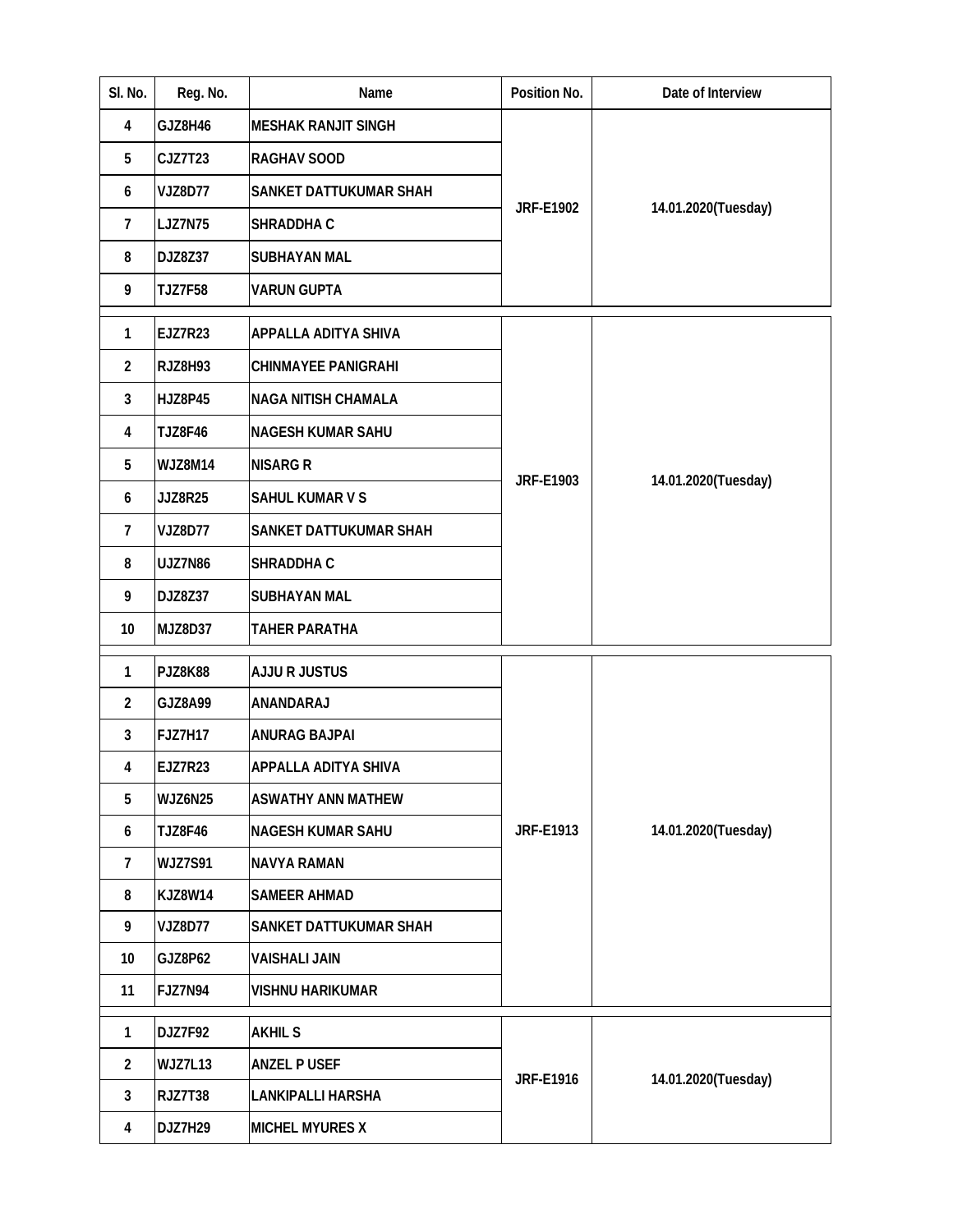| SI. No.        | Reg. No.       | Name                       | Position No.     | Date of Interview         |
|----------------|----------------|----------------------------|------------------|---------------------------|
| 5              | <b>TJZ8F46</b> | <b>NAGESH KUMAR SAHU</b>   |                  | 14.01.2020(Tuesday)       |
| 6              | <b>WJZ8C51</b> | <b>ROSHMIN SURESH K</b>    |                  |                           |
| 7              | <b>VJZ8D77</b> | SANKET DATTUKUMAR SHAH     | <b>JRF-E1916</b> |                           |
| 8              | DJZ8Z37        | <b>SUBHAYAN MAL</b>        |                  |                           |
| 9              | <b>TJZ7F58</b> | <b>VARUN GUPTA</b>         |                  |                           |
| 1              | SJZ8X45        | <b>AKANKSHA TIWARI</b>     |                  |                           |
| $\overline{2}$ | <b>SJZ7R77</b> | ARCHANA PRASANNAKUMAR      |                  |                           |
| 3              | <b>RJZ7W13</b> | DHANAVATH VISHNU           |                  |                           |
| 4              | <b>RJZ8T76</b> | DHARAVATH MADHAVI          | <b>JRF-E1904</b> | 15.01.2020(Wednesday)     |
| 5              | <b>SJZ7W98</b> | RAZIA SULTANA SYED         |                  |                           |
| 6              | <b>TJZ8P73</b> | <b>SHIVENDRA</b>           |                  |                           |
| 7              | <b>UJZ8D28</b> | SHUBHAM SANJAY TELGOTE     |                  |                           |
| 1              | <b>LJZ8E46</b> | <b>AANDREW BAGGIO S</b>    |                  | 15.01.2020(Wednesday)     |
| $\overline{2}$ | <b>NJZ8Y11</b> | <b>ALWIN AUGUSTINE</b>     |                  |                           |
| 3              | <b>EJZ8D48</b> | <b>GAYATHRI R</b>          |                  |                           |
| 4              | CJZ8A22        | KATTUPALLI VENKATESWARARAO |                  |                           |
| 5              | VJZ6Q59        | <b>MARIA PHILIP</b>        | <b>JRF-E1905</b> |                           |
| 6              | <b>BJZ7H42</b> | <b>MITHILA A K</b>         |                  |                           |
| 7              | <b>VJZ8D69</b> | <b>SARATH GEORGE</b>       |                  |                           |
| 8              | HJZ8H79        | VUNDELA VIJAYA KUMAR REDDY |                  |                           |
| 1              | LJZ8E46        | <b>AANDREW BAGGIO S</b>    |                  |                           |
| $\overline{2}$ | <b>VJZ8A58</b> | <b>ALWIN AUGUSTINE</b>     |                  | 15.01.2020<br>(Wednesday) |
| 3              | <b>RJZ8C78</b> | CHITTA RANJAN HOTA         |                  |                           |
| 4              | <b>RJZ8E71</b> | <b>GAYATHRIR</b>           |                  |                           |
| 5              | <b>GJZ7N37</b> | <b>HARI KRISHNA U</b>      | <b>JRF-E1906</b> |                           |
| 6              | <b>BJZ7D61</b> | <b>KARTHIKA C K</b>        |                  |                           |
| $\overline{7}$ | FJZ7C51        | <b>PINKY K</b>             |                  |                           |
| 8              | <b>UJZ8N79</b> | <b>SHRUTIKK</b>            |                  |                           |
|                |                |                            |                  |                           |
| $\mathbf{1}$   | SJZ8X45        | <b>AKANKSHA TIWARI</b>     | <b>JRF-E1907</b> | 15.01.2020(Wednesday)     |
| $\overline{2}$ | LJZ7Q79        | <b>ANUPAMA A</b>           |                  |                           |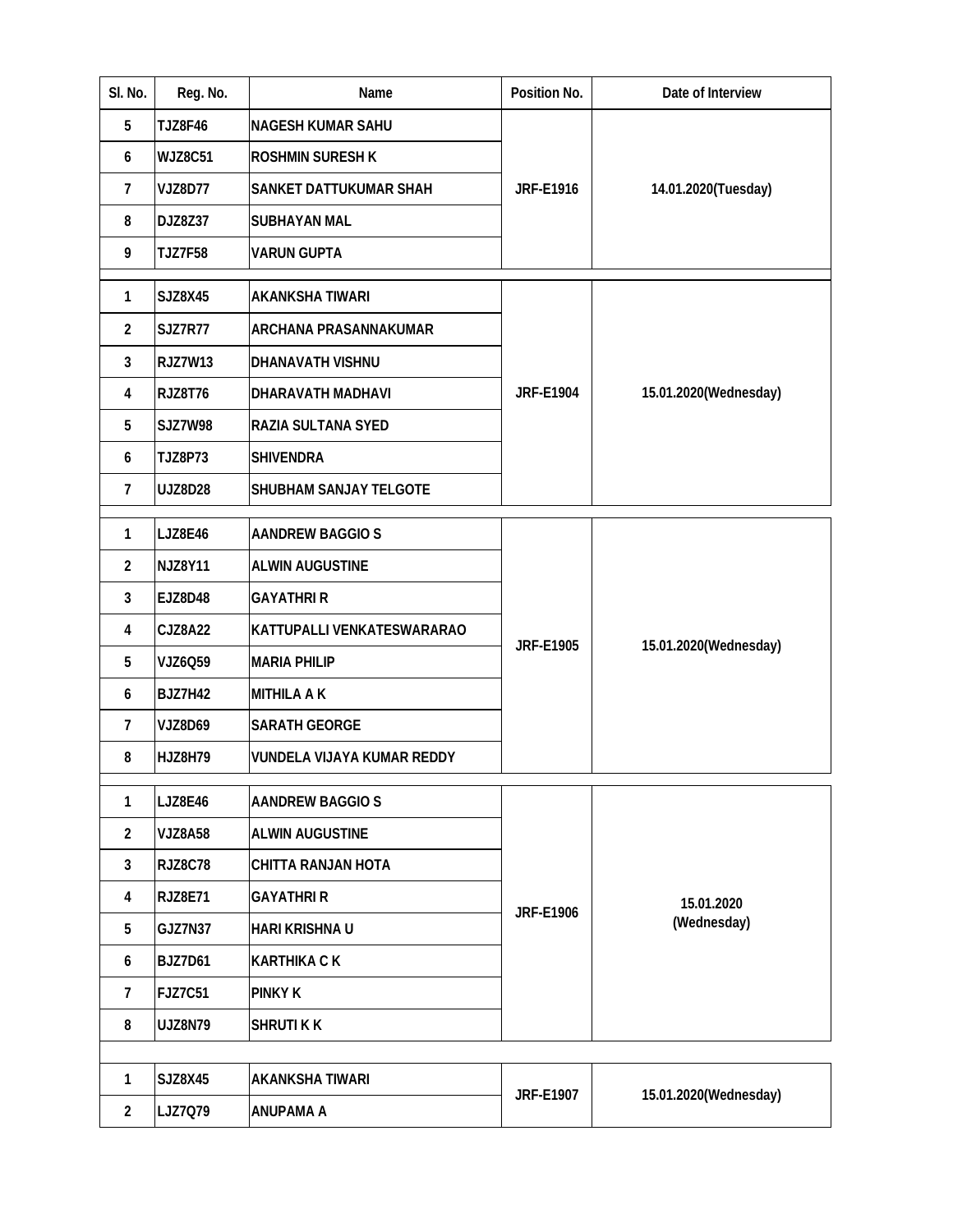| SI. No.        | Reg. No.       | Name                          | Position No.     | Date of Interview     |
|----------------|----------------|-------------------------------|------------------|-----------------------|
| 3              | JJZ7R35        | <b>ARCHANA PRASANNAKUMAR</b>  |                  | 15.01.2020(Wednesday) |
| 4              | <b>RJZ8T76</b> | DHARAVATH MADHAVI             |                  |                       |
| 5              | PJZ7Z56        | <b>DIVYA SEBASTIAN A</b>      |                  |                       |
| 6              | <b>BJZ7A31</b> | <b>KAMARUNNISAMOL S M</b>     | <b>JRF-E1907</b> |                       |
| 7              | <b>SJZ7W98</b> | RAZIA SULTANA SYED            |                  |                       |
| 8              | <b>UJZ8D28</b> | SHUBHAM SANJAY TELGOTE        |                  |                       |
| 9              | <b>RJZ8V64</b> | <b>SOORAJ P</b>               |                  |                       |
|                |                |                               |                  |                       |
| 1              | LJZ8E46        | <b>AANDREW BAGGIO S</b>       |                  |                       |
| $\overline{2}$ | <b>GJZ7B23</b> | <b>BENDALAM SANTOSH KUMAR</b> |                  |                       |
| 3              | QJZ8E88        | <b>GAYATHRIR</b>              |                  |                       |
| 4              | GJZ7Z19        | <b>JACOB SEBASTIAN</b>        | <b>JRF-E1909</b> | 15.01.2020(Wednesday) |
| 5              | WJZ8E68        | <b>NITHYA P K</b>             |                  |                       |
| 6              | <b>PJZ7B16</b> | RAJBHAN KUSHWAHA              |                  |                       |
| $\overline{7}$ | <b>LJZ8C66</b> | <b>RISHI HAZRA</b>            |                  |                       |
| 8              | <b>TJZ7X12</b> | SINDHU VELAYUDHAM             |                  |                       |
| 1              | SJZ8X45        | <b>AKANKSHA TIWARI</b>        |                  |                       |
| $\overline{2}$ | QJZ7R45        | ARCHANA PRASANNAKUMAR         |                  |                       |
| 3              | GJZ7D26        | <b>JASBIR SINGH</b>           |                  |                       |
| 4              | <b>SJZ7W98</b> | RAZIA SULTANA SYED            | <b>JRF-E1910</b> | 15.01.2020(Wednesday) |
| 5              | VJZ8Q97        | <b>SHIVENDRA</b>              |                  |                       |
| 6              | <b>FJZ8V85</b> | SOORAJ P                      |                  |                       |
| 7              | NJZ7P91        | VANI SUDHAKAR                 |                  |                       |
| 1              | <b>DJZ7S75</b> | <b>SAFEER S S</b>             | <b>JRF-E1911</b> | 15.01.2020(Wednesday) |
| 1              | <b>BJZ7Z85</b> | PRAGATI SHARMA                | <b>JRF-E1912</b> | 15.01.2020(Wednesday) |
| 1              | DJZ7Q99        | <b>ANUPAMA A</b>              |                  |                       |
| $\overline{2}$ | CJZ8X96        | <b>BASANT</b>                 |                  | 16.01.2020(Thursday)  |
| 3              | SJZ8D51        | <b>GATTE SRIKANTH</b>         |                  |                       |
| 4              | QJZ8T66        | <b>NIBIN RAJ</b>              | <b>JRF-E1908</b> |                       |
| 5              | <b>WJZ8J61</b> | <b>RESHMA S</b>               |                  |                       |
| 6              | LJZ7Q17        | <b>RUGMINI K P</b>            |                  |                       |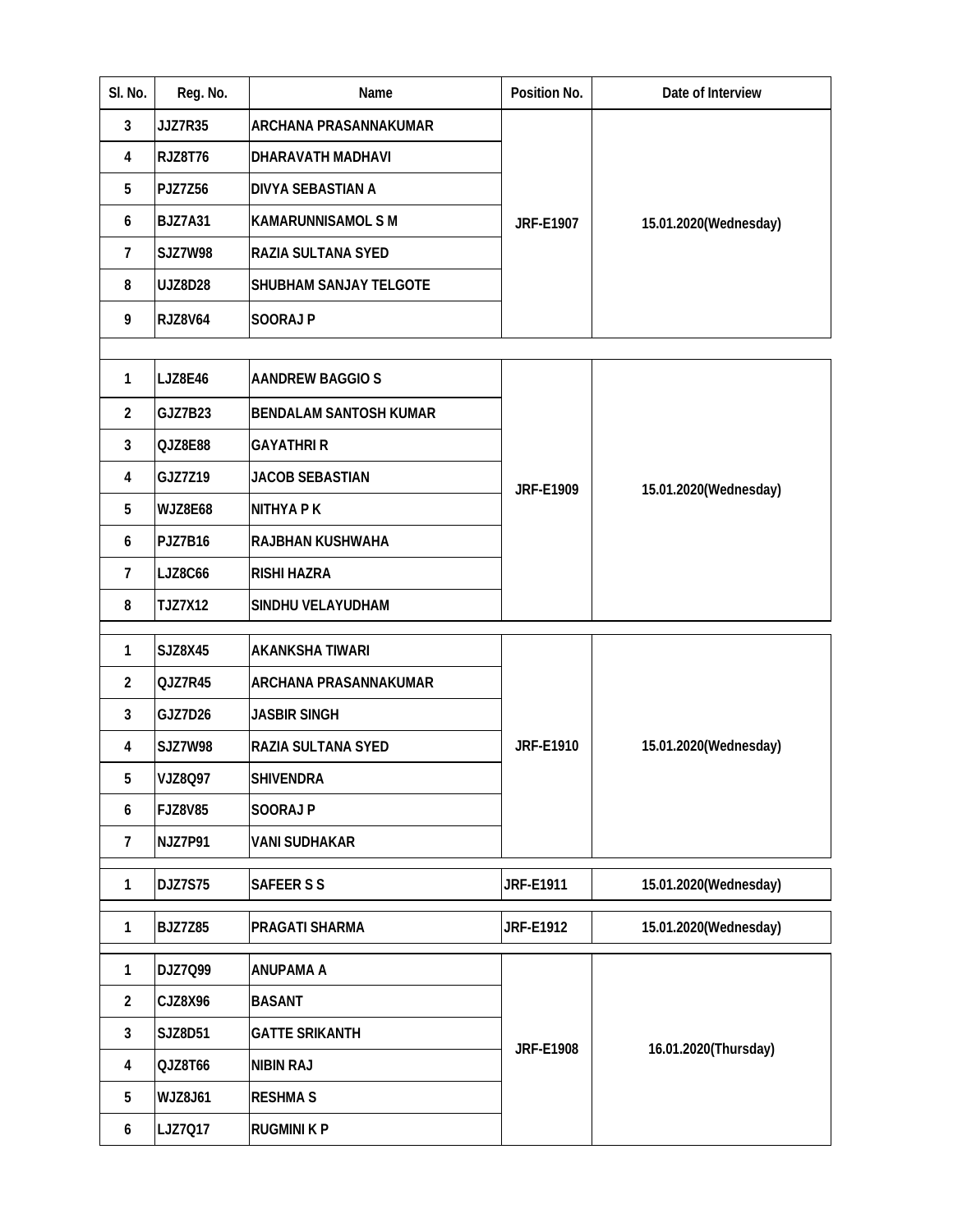| SI. No.        | Reg. No.       | Name                           | Position No.     | Date of Interview    |
|----------------|----------------|--------------------------------|------------------|----------------------|
| 7              | UJZ7J18        | <b>SHRUTHY P RADHAKRISHNAN</b> |                  | 16.01.2020(Thursday) |
| 8              | <b>PJZ8C11</b> | SINDHUMITHA K                  |                  |                      |
| 9              | QJZ8Y23        | SNEHA S SEBASTIAN              | <b>JRF-E1908</b> |                      |
| 10             | FJZ8Z29        | <b>SREEKAVYA MK</b>            |                  |                      |
| $\mathbf{1}$   | <b>LJZ7S29</b> | <b>ABHISHEK BANSAL</b>         |                  |                      |
| $\overline{2}$ | GJZ8Q21        | <b>ABIR LAL BOSE</b>           |                  |                      |
| 3              | CJZ7E29        | <b>CHINTHU PRASAD S D</b>      |                  |                      |
| 4              | <b>FJZ7G45</b> | <b>JAFFER ALAM</b>             | <b>JRF-E1917</b> | 16.01.2020(Thursday) |
| 5              | JJZ7Q47        | <b>NEELU KUMARI</b>            |                  |                      |
| 6              | <b>TJZ7T12</b> | <b>RANJANA U</b>               |                  |                      |
| $\overline{7}$ | <b>PJZ7G51</b> | SANJU KUMARI                   | <b>JRF-E1917</b> |                      |
| 8              | HJZ7Z91        | <b>VAGINIT</b>                 |                  | 16.01.2020(Thursday) |
| 1              | MJZ8G61        | ANINDYA GANGULY                |                  |                      |
| $\overline{2}$ | DJZ7C98        | <b>ANUSHAT</b>                 |                  | 16.01.2020(Thursday) |
| 3              | <b>BJZ8P12</b> | <b>FAHADALI P H</b>            |                  |                      |
| 4              | <b>KJZ8L91</b> | <b>HARITHA T</b>               |                  |                      |
| 5              | GJZ7X61        | <b>HARITHAT</b>                |                  |                      |
| 6              | KJZ8L66        | <b>KANIKA</b>                  | <b>JRF-S1918</b> |                      |
| $\overline{1}$ | <b>BJZ8M67</b> | SHUBHAM GIRDHAR                |                  |                      |
| 8              | CJZ7D87        | <b>SUCHISMITA CHOUDHURY</b>    |                  |                      |
| 9              | SJZ8C37        | <b>SUMON GHOSH</b>             |                  |                      |
| 10             | DJZ8V31        | <b>VHANMANE SUYASH POPAT</b>   |                  |                      |
| 11             | DJZ6P68        | <b>VYSHNAM</b>                 |                  |                      |
| 1              | UJZ8S53        | CHINNU V DEVAN                 |                  | 16.01.2020(Thursday) |
| $\overline{2}$ | <b>VJZ8B87</b> | <b>GAUTHAM VARMA K</b>         |                  |                      |
| 3              | RJZ7H34        | <b>GUPTESWAR SAMAL</b>         |                  |                      |
| 4              | <b>WJZ7Z38</b> | <b>KIRAN DIVAKAR</b>           | <b>JRF-S1919</b> |                      |
| 5              | CJZ8M51        | NIKHIL JOSEPH JOY              |                  |                      |
| 6              | <b>PJZ7S18</b> | <b>RESMIM</b>                  |                  |                      |
| 7              | <b>NJZ8M97</b> | <b>SUMITRA DUTTA</b>           |                  |                      |
|                |                |                                |                  |                      |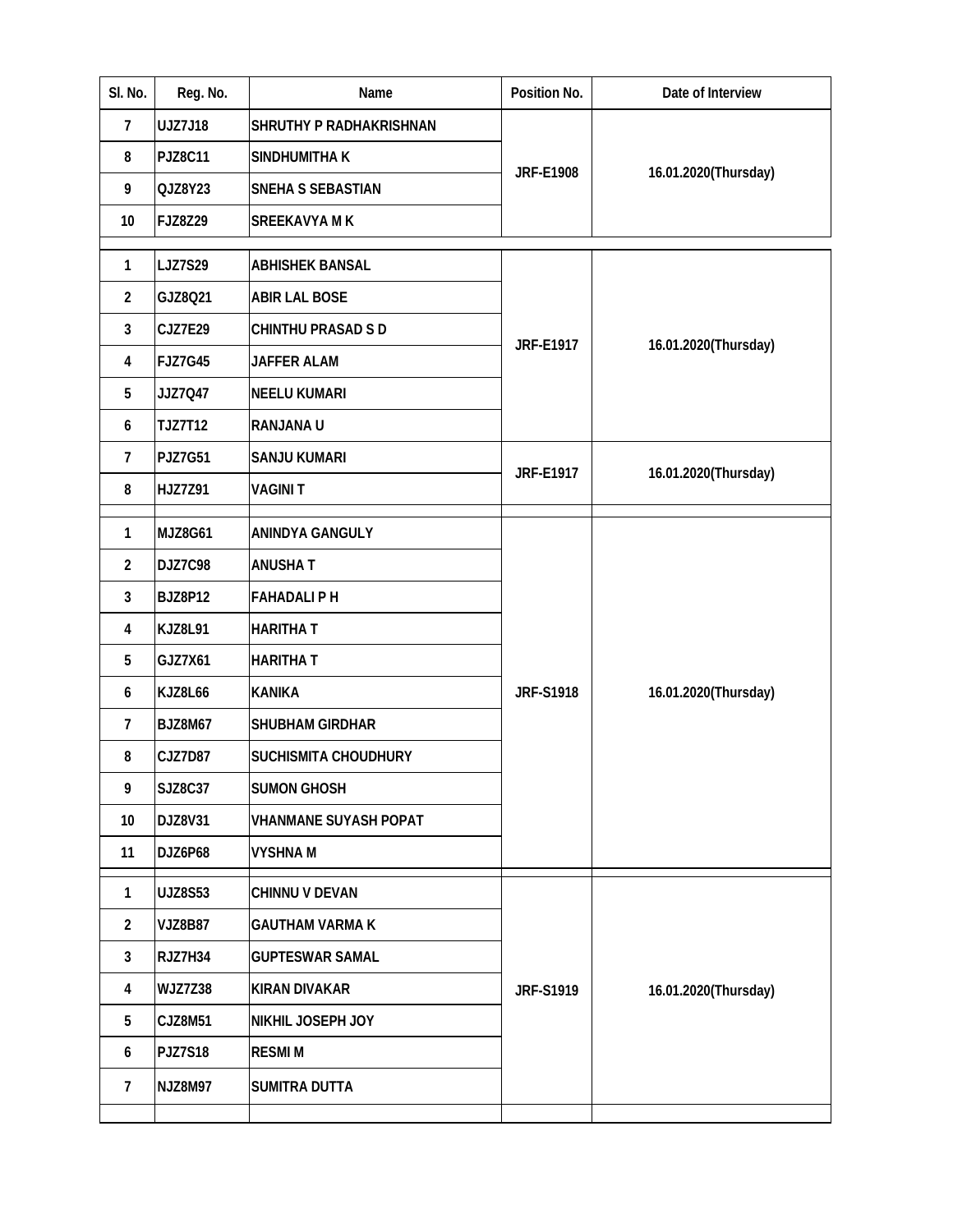| SI. No.        | Reg. No.       | Name                                             | Position No.     | Date of Interview    |
|----------------|----------------|--------------------------------------------------|------------------|----------------------|
| 1              | <b>EJZ8N28</b> | <b>ARKODIP BISWAS</b>                            |                  |                      |
| $\overline{2}$ | <b>NJZ7A71</b> | <b>ARNAB MAITI</b>                               |                  |                      |
| 3              | GJZ8Z46        | <b>ARPAN HATI</b>                                |                  |                      |
| 4              | WJZ8Q87        | <b>CHINMOY DEY</b>                               |                  |                      |
| 5              | <b>LJZ7P25</b> | <b>DEBADUTTA MOHANTY</b>                         |                  |                      |
| 6              | <b>UJZ8G84</b> | <b>DEEPIKA</b>                                   |                  |                      |
| 7              | RJZ7H34        | <b>GUPTESWAR SAMAL</b>                           |                  |                      |
| 8              | <b>VJZ7K78</b> | <b>IRFANA S</b>                                  | <b>JRF-S1920</b> | 16.01.2020(Thursday) |
| 9              | <b>PJZ7C18</b> | <b>KAPASE VRUSHALI RAMESH</b>                    |                  |                      |
| 10             | <b>WJZ7Z38</b> | <b>KIRAN DIVAKAR</b>                             |                  |                      |
| 11             | <b>UJZ6N82</b> | <b>MAMATHAKL</b>                                 |                  |                      |
| 12             | <b>RJZ7B67</b> | <b>MRADUMAY SADH</b>                             |                  |                      |
| 13             | QJZ8T38        | <b>PAWAN SUTHAR</b>                              |                  |                      |
| 14             | <b>FJZ7L53</b> | PRASAD INDRAJEET DHANANJAY<br><b>SUSHILADEVI</b> |                  |                      |
| 15             | TJZ8J29        | <b>RENJITH N</b>                                 |                  | 16.01.2020(Thursday) |
| 16             | HJZ7X92        | <b>SACHIN SAINI</b>                              |                  |                      |
| 17             | HJZ8V98        | <b>SHARMISTHA DEY</b>                            |                  |                      |
| 18             | <b>MJZ8L39</b> | <b>SONALI MAURYA</b>                             | <b>JRF-S1920</b> |                      |
| 19             | JJZ8P21        | SRINIVAS YADAV N                                 |                  |                      |
| 20             | RJZ6P81        | TANYA SRIVASTAVA                                 |                  |                      |
| 21             | <b>BJZ8Z51</b> | <b>VERSHA RANI</b>                               |                  |                      |
| 1              | <b>VJZ8W66</b> | <b>ABHIRAM C ANIL</b>                            |                  | 17.01.2020(Friday)   |
| $\overline{2}$ | <b>RJZ8E92</b> | <b>BHOOPENDRA KUMAR</b>                          |                  |                      |
| 3              | <b>VJZ7G97</b> | KATKAR TANVI SUDHAKAR                            |                  |                      |
| 4              | <b>VJZ7M86</b> | KULKARNI SAMVIDHA KRISHNAKUMAR                   |                  |                      |
| 5              | SJZ7W61        | <b>NITHIN CHANDRAN B S</b>                       | <b>JRF-E1914</b> |                      |
| 6              | <b>DJZ6N59</b> | PARMAR KAUSHAL HARISHKUMAR                       |                  |                      |
| 7              | JJZ8T83        | PRADEEP KUMAR PAL                                |                  |                      |
| 8              | MJZ6N19        | RAJENDRA GOUD                                    |                  |                      |
| 9              | HJZ7G78        | <b>SHISHIR R</b>                                 |                  |                      |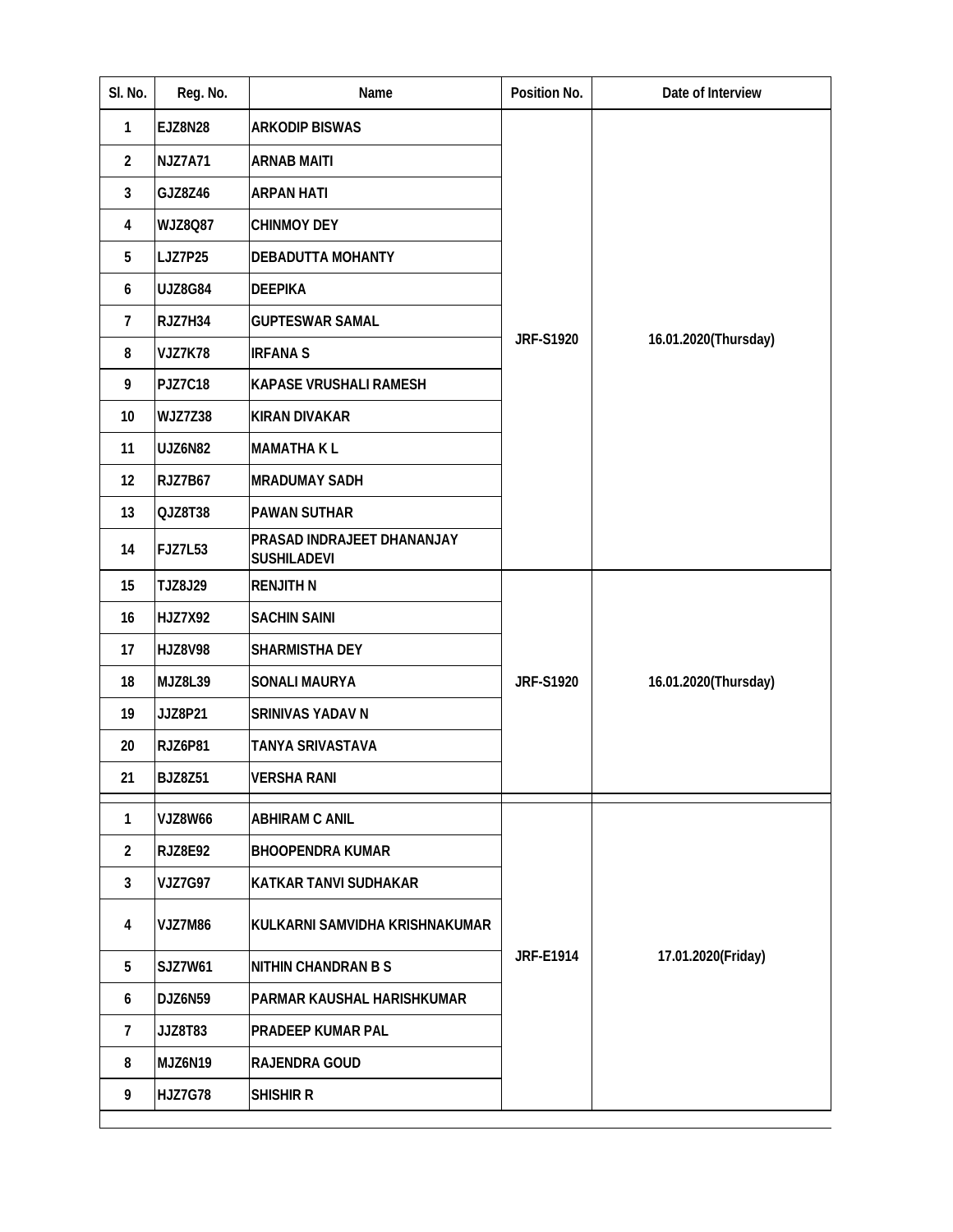| SI. No.        | Reg. No.       | Name                        | Position No.     | Date of Interview  |
|----------------|----------------|-----------------------------|------------------|--------------------|
| 1              | <b>SJZ8K51</b> | <b>ABHISHEK RASTOGI</b>     |                  | 17.01.2020(Friday) |
| $\overline{2}$ | <b>BJZ8B59</b> | <b>BISWAJIT PARIDA</b>      |                  |                    |
| 3              | LJZ8V56        | <b>GIRIGIRI DURGA RAJU</b>  | <b>JRF-E1915</b> |                    |
| 4              | SJZ7L21        | KOLUPULA ABHYUDAY PATEL     |                  |                    |
| 5              | <b>EJZ7L47</b> | SOUBHIK DE                  |                  |                    |
| 1              | SJZ8U69        | <b>ANKITA SINGH</b>         |                  |                    |
| $\overline{2}$ | <b>FJZ8T98</b> | <b>ANNESHA DEBROY</b>       |                  |                    |
| 3              | PJZ8P94        | <b>ARUNAVA MISRA</b>        |                  |                    |
| 4              | RJZ8E38        | <b>BAISHAKHI SARKHEL</b>    |                  |                    |
| 5              | HJZ8A18        | <b>JIBIN S</b>              |                  |                    |
| 6              | DJZ7N69        | KOMALPREET KAUR             | <b>JRF-S1921</b> | 17.01.2020(Friday) |
| 7              | GJZ8U74        | LOPAMUDRA BISHWAL           |                  |                    |
| 8              | MJZ8X78        | <b>MANAS KUMAR SAHU</b>     |                  |                    |
| 9              | GJZ8F23        | <b>MONIKA NEGI</b>          |                  |                    |
| 10             | <b>KJZ7U99</b> | <b>NEENUN</b>               |                  |                    |
| 11             | MJZ7E62        | PAVITHRA V PRABHU           |                  |                    |
| 12             | CJZ8F73        | <b>ROHIT YADAV</b>          |                  |                    |
| 13             | GJZ8H65        | <b>RUCHI SHARMA</b>         |                  | 17.01.2020(Friday) |
| 14             | GJZ8Y39        | <b>SAGAR BAG</b>            |                  |                    |
| 15             | <b>BJZ8Z77</b> | <b>SANTU GOSWAMI</b>        |                  |                    |
| 16             | <b>HJZ8K48</b> | SHAJEELAMMAL J              |                  |                    |
| 17             | QJZ7F78        | <b>SHASHANK SHARMA</b>      |                  |                    |
| 18             | VJZ8Q38        | SHIBADITYA KUMAR            |                  |                    |
| 19             | QJZ7B97        | <b>SHUBHAM SHARMA</b>       | <b>JRF-S1921</b> |                    |
| 20             | CJZ7C23        | <b>SONI UMAKANT JAGDEVE</b> |                  |                    |
| 21             | <b>UJZ8M34</b> | <b>SOUMYA MOHAPATRA</b>     |                  |                    |
| 22             | JJZ8K65        | <b>SUJAN MANNA</b>          |                  |                    |
| 23             | DJZ7Z48        | <b>SUSHEELA B</b>           |                  |                    |
| 24             | <b>LJZ7F23</b> | <b>VINITA</b>               |                  |                    |
| 25             | DJZ7P69        | <b>VRINDA NAIR</b>          |                  |                    |
| 1              | <b>TJZ7Y88</b> | <b>GYANENDRA UPADHYAY</b>   |                  |                    |
| $\overline{2}$ | MJZ7F49        | <b>LOVISH BATHLA</b>        | <b>JRF-S1922</b> | 17.01.2020(Friday) |